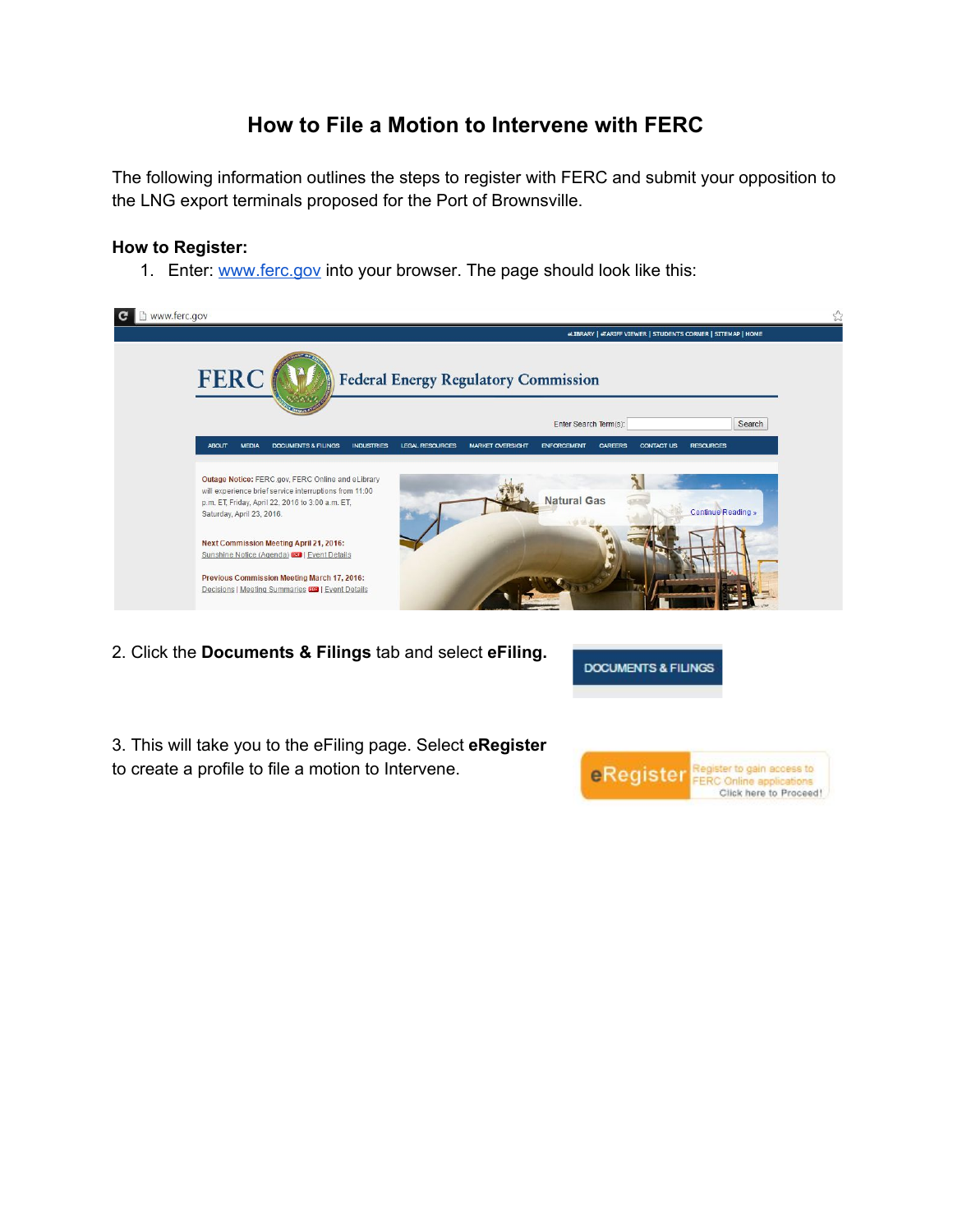4. Create a FERC Online Account. Fill in all the spaces with a required \* and the test code (your code will be different).

## **Click "Next" when you are done.**

| Create FERC Online Account                        |                                                                                                                                                                                           |
|---------------------------------------------------|-------------------------------------------------------------------------------------------------------------------------------------------------------------------------------------------|
| Name Prefix:                                      | ۷                                                                                                                                                                                         |
| * First Name:                                     |                                                                                                                                                                                           |
| Middle Initial:                                   |                                                                                                                                                                                           |
| * Last Name:                                      |                                                                                                                                                                                           |
| Name Suffix:                                      |                                                                                                                                                                                           |
| * eMail address:                                  |                                                                                                                                                                                           |
| * Confirm eMail address:                          |                                                                                                                                                                                           |
| * Password:                                       |                                                                                                                                                                                           |
|                                                   | Note: Password should be between 8 and 12 characters and contain at least one numeric or<br>special character.                                                                            |
| * Confirm Password:                               |                                                                                                                                                                                           |
| Type the characters you see in the picture<br>BJA | $\bullet$<br>VA                                                                                                                                                                           |
|                                                   | You may complete your registration at this point, however, without completing the full registration, you will be<br>Done<br>limited to eSubscription among the functions requiring login. |
|                                                   | Proceed to full registration, allowing the use of eFiling and Query Service List.<br>Next                                                                                                 |

# 5. Type in your street address, city, state, zip code, country, and phone number. Click "Next."

| Title:            |                        |                                         |      |
|-------------------|------------------------|-----------------------------------------|------|
| * Street Address: |                        |                                         |      |
| * City:           |                        |                                         |      |
| * State:          | <b>ALABAMA</b>         | ▼                                       |      |
| * Zip Code:       |                        |                                         |      |
| * Country:        | UNITED STATES <b>v</b> |                                         |      |
| * Phone Number:   |                        | i.e. 555-555-5555 or 011-52-1234-123456 |      |
| Fax Number:       |                        |                                         |      |
|                   |                        |                                         | Next |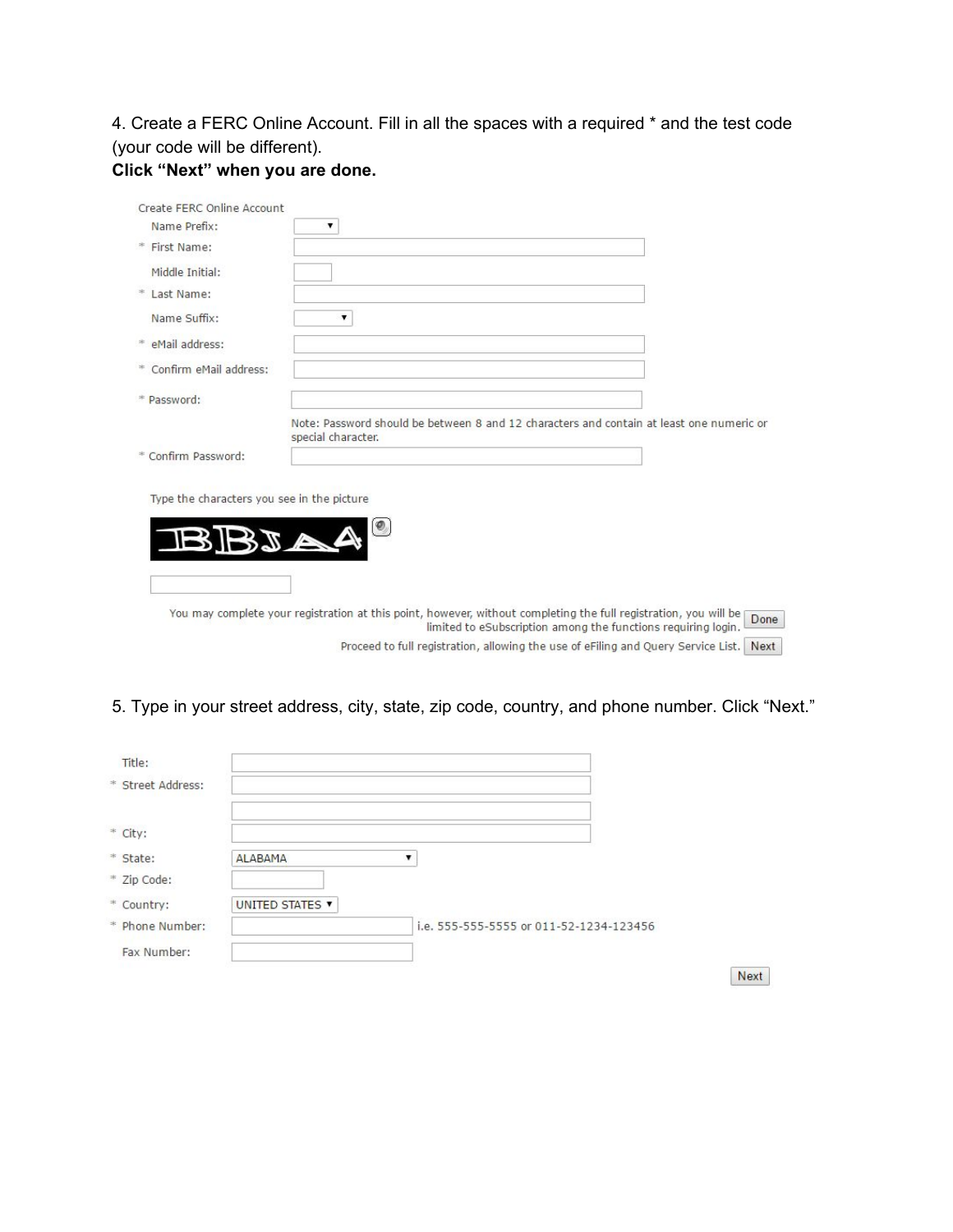6. You are not required to fill in this portion if you are filing as a private citizen. Leave the spaces empty and click "done."

| Employer:                                               |                                                                                                         | Search<br>Clear                                                                                                          |  |  |  |  |
|---------------------------------------------------------|---------------------------------------------------------------------------------------------------------|--------------------------------------------------------------------------------------------------------------------------|--|--|--|--|
| If you are a private citizen, you may leave this blank. |                                                                                                         |                                                                                                                          |  |  |  |  |
|                                                         | supervisor or co-worker that can act on your behalf. This is not required if you are a private citizen. | Please provide an alternate contact from your organization in case we are unable to contact you. This person should be a |  |  |  |  |
| Name:                                                   |                                                                                                         |                                                                                                                          |  |  |  |  |
| Phone Number:                                           |                                                                                                         | i.e. 555-555-5555 or 011-52-                                                                                             |  |  |  |  |
|                                                         | 1234-123456                                                                                             |                                                                                                                          |  |  |  |  |
| eMail Address:                                          |                                                                                                         |                                                                                                                          |  |  |  |  |
| Confirm eMail<br>Address:                               |                                                                                                         |                                                                                                                          |  |  |  |  |
|                                                         |                                                                                                         |                                                                                                                          |  |  |  |  |

7. You screen should inform you that a verification email has been sent. Please check your inbox for a verification email.

A verification eMail has been sent to you the eMail address you specified. Please click on the link to validate your eMail address and complete the FERC Online registration process.

### 8. Your verification email should look like this:

Click the link to "confirm your email address and complete your registration."

| eRegistrationProd@ferc.gov<br>to me $-$                                               |                                                                                                    | Apr 19 (1 day ago)                                            |  |
|---------------------------------------------------------------------------------------|----------------------------------------------------------------------------------------------------|---------------------------------------------------------------|--|
| Dear                                                                                  |                                                                                                    |                                                               |  |
| Your user ID for FERC Online is                                                       | and you have been assigned FERC ID#                                                                |                                                               |  |
| Click here https://ferconline.ferc.gov/eregistrationconfirm.aspx?                     |                                                                                                    | to confirm your email address and complete your registration. |  |
|                                                                                       |                                                                                                    |                                                               |  |
|                                                                                       | Information about eRegistration is available at https://www.ferc.gov/docs-filing/eregistration.asp |                                                               |  |
|                                                                                       |                                                                                                    |                                                               |  |
| If you have questions or problems, please send an email to ferconlinesupport@ferc.gov |                                                                                                    |                                                               |  |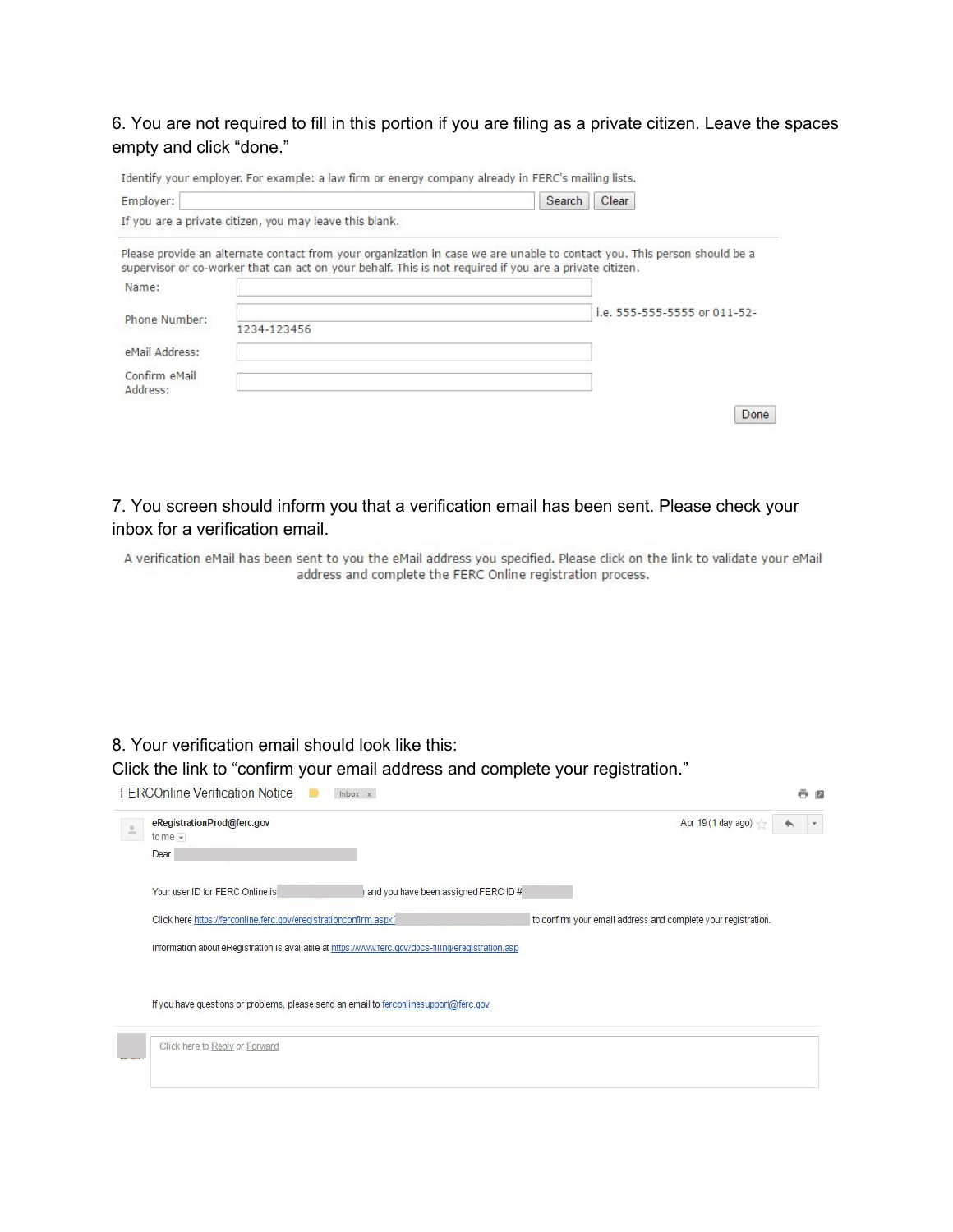9. Clicking the link to confirm your email address should take you back to the FERC website. The message should read:

Click "FERC Online Home" on the side panel.

FERC Online - Web Applications of the Federal Energy Regulatory Commission



**FERC Online Home About FERC Online** 

Your eMail address has been validated and FERC Online registration is now complete.

10. This will take you back to the eFiling page. Click "eFiling."

E-mail this page

#### **FERC Online Home Page**

Welcome to FERC Online! FERC Online is the single entry point for all of FERC's electronic access applications. If you have not previously eRegistered with FERC Online, please use the New Registration link on the left menu to do so. Once you are registered, you will be able to login to FERC Online to eSubscribe and eFile.

#### **FERC Online Applications**

Company Registration - Submit Company Registration Requests

eFiling - Submit documents electronically

eSubscription - Subscribe to electronically receive all information related to a docket without intervening

eComment - Submit an eComment electronically

Query Mailing List/Recipients by State - View and download lists of postal mail addresses for contacts associated with FERC docketed proceedings. Also, view and download a mailing list of all contacts who reside in a specific state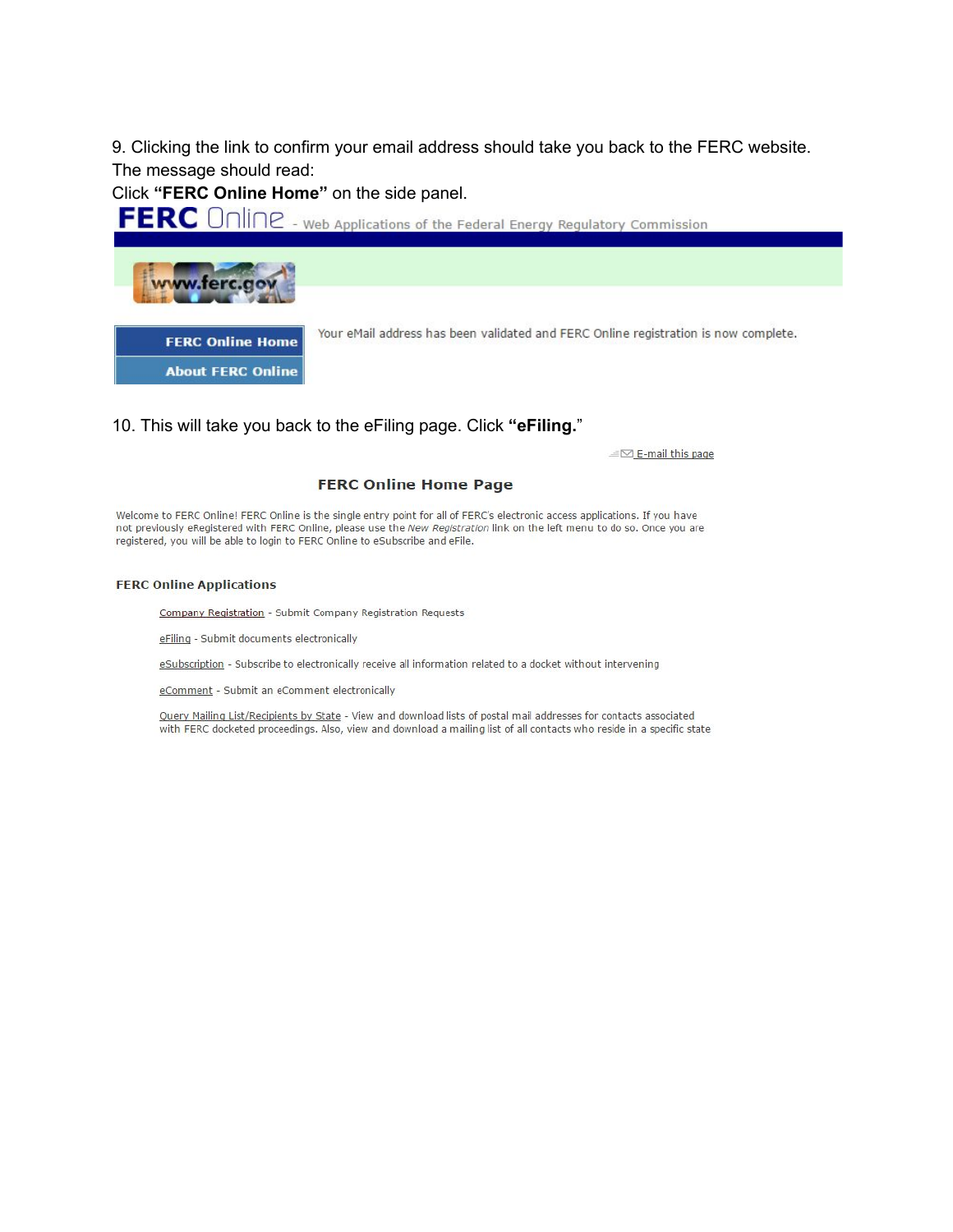### 11. Select "General," then "Intervention" and finally "(doc-less) Motion to Intervene"

Current FERC Time: 12:35:12 AM Eastern

#### **Filing Type**

| How is your filing to be<br>directed?                                                                              | Filing Type (Fee)                                                                                                                                                                                 |
|--------------------------------------------------------------------------------------------------------------------|---------------------------------------------------------------------------------------------------------------------------------------------------------------------------------------------------|
| General<br>Annual Charges<br>Hearing/ALJ<br>Gas<br>Electric<br>Oil<br>Hydro: Washington C<br>Hydro: Regional Offic | (doc-less) Motion to Interve $\triangle$<br>(Fee) Request for Interpretation by Gen. Counsel (not under FP)<br>(doc-less) Out-of-Time Moti-<br>Motion to Intervene<br>Motion to Intervene Out-of- |
|                                                                                                                    |                                                                                                                                                                                                   |

Next Cancel

12. Enter the Docket Number for the project. For example, CP16-480 is the Annova<br>LNG docket number. Click "Search" the company you are wishing to file a motion to intervene will appear.

### **Select Docket**

Search and select all dockets and sub-dockets for your submission.

You can search for dockets or click the Quick Entry tab if you already know the docket numbers you want to insert.

| Search | Quick Entry                   |                                    |  |
|--------|-------------------------------|------------------------------------|--|
|        | Enter Docket Number: CP16-480 | Search (e.g. ER08-10)              |  |
|        | Selected Dockets:             |                                    |  |
|        |                               | - No Dockets have been selected. - |  |

| וב |
|----|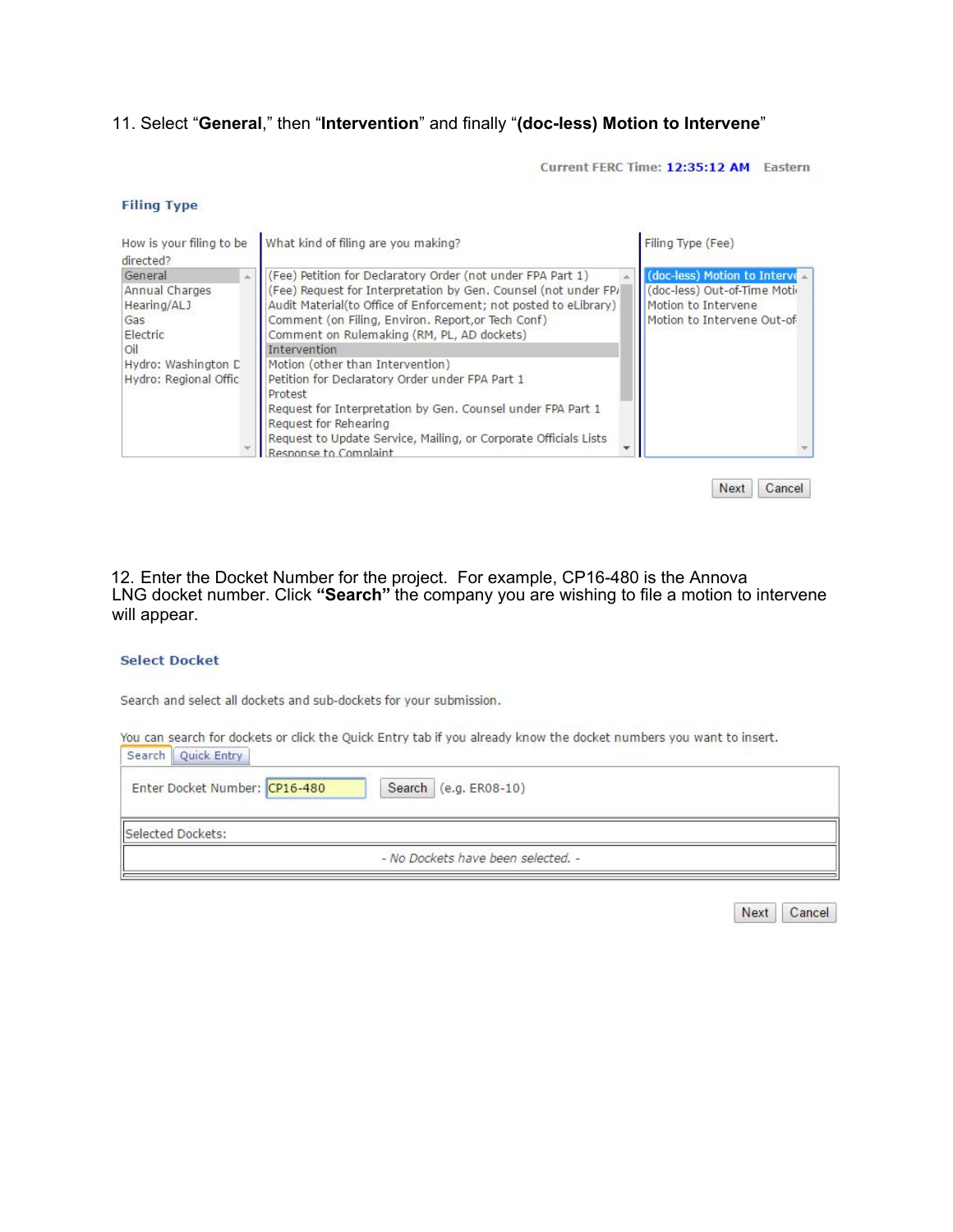13. The company you wish to file a motion to Intervene should appear. For example, we are filing a motion to Intervene on the Annova LNG docket.

#### **Select Docket**

Search and select all dockets and sub-dockets for your submission.

| Search<br>Quick Entry |                               |                                                    | You can search for dockets or click the Quick Entry tab if you already know the docket numbers you want to insert. |        |
|-----------------------|-------------------------------|----------------------------------------------------|--------------------------------------------------------------------------------------------------------------------|--------|
|                       | Enter Docket Number: CP16-480 | Search<br>$(e.g. ERO8-10)$                         |                                                                                                                    |        |
| <b>Docket</b>         |                               | <b>Description</b>                                 | <b>Applicant/Filer</b>                                                                                             | Select |
| CP16-480-000          |                               | Application under Section 3 of the Natural Gas Act | Annova LNG Common Infrastructure, LLC                                                                              | ¢Э     |
| Selected Dockets:     |                               |                                                    |                                                                                                                    |        |
|                       |                               | - No Dockets have been selected. -                 |                                                                                                                    |        |
|                       |                               |                                                    |                                                                                                                    |        |

You must specify at least one docket to file against.

|                          | Select |                   |
|--------------------------|--------|-------------------|
| 14. Click the blue cross |        | and select "Next" |

15. Explain your position on the project and explain why you will be materially impacted by FERC's decision.

Next Cancel

Back Next Cancel

**Document-less Intervention Description**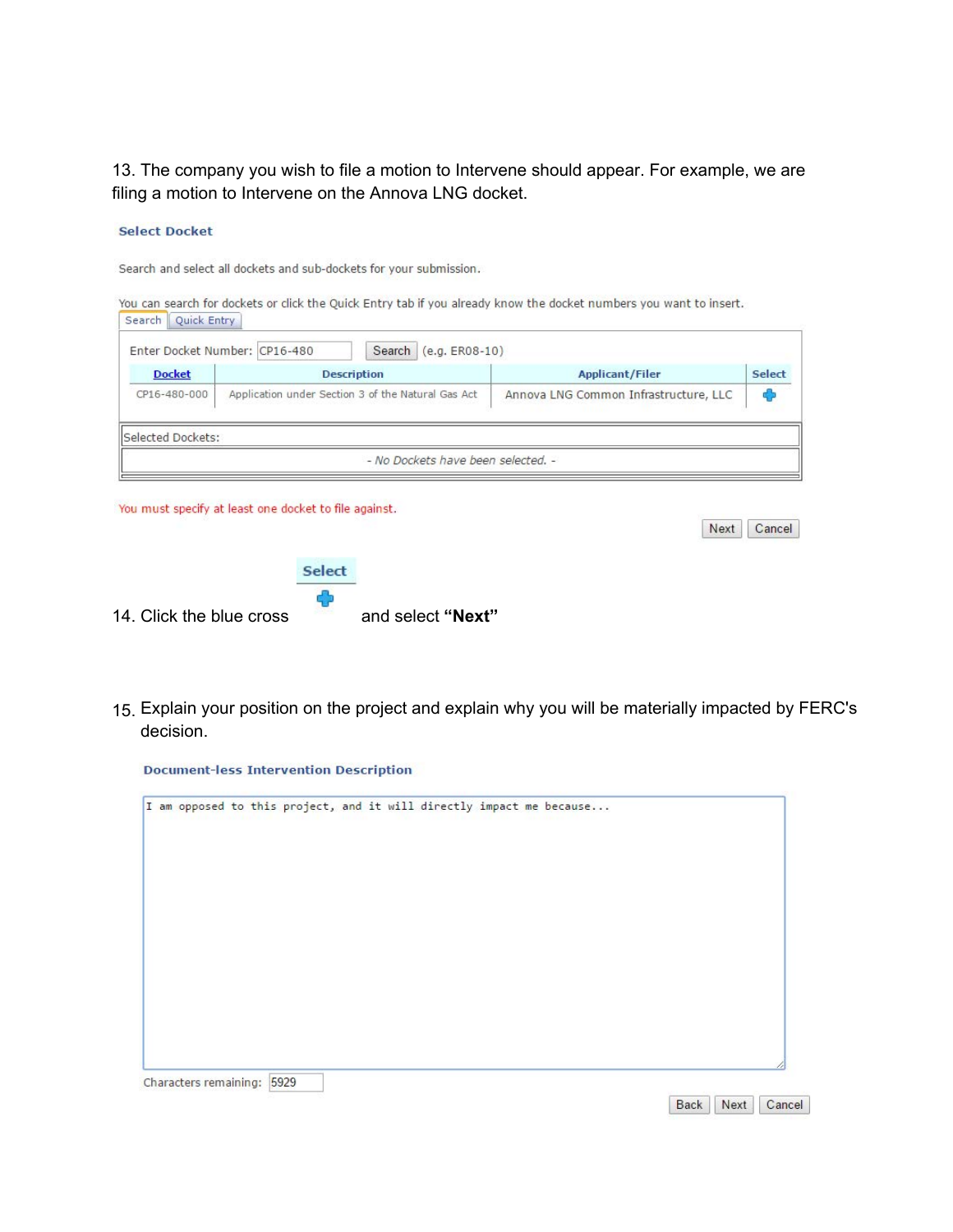16. Select **"As an Individual"** if you are filing as an individual

| <b>Specify Filing Parties</b>                                     |                                                                                   |                                                                                                                                                                                               |        |
|-------------------------------------------------------------------|-----------------------------------------------------------------------------------|-----------------------------------------------------------------------------------------------------------------------------------------------------------------------------------------------|--------|
|                                                                   | O On behalf of another Party(ies)                                                 | As an Individual                                                                                                                                                                              |        |
|                                                                   |                                                                                   | Next<br><b>Back</b>                                                                                                                                                                           | Cancel |
|                                                                   |                                                                                   |                                                                                                                                                                                               |        |
|                                                                   | 17. Enter your primary contact email. Click "add as signer" and then click "next" |                                                                                                                                                                                               |        |
|                                                                   |                                                                                   | Specify the person or persons to whom communication should be addressed. For service list-<br>related filings, all persons to be added to the service list must be eRegistered and added as a |        |
|                                                                   | <b><i>O</i></b> Individual                                                        |                                                                                                                                                                                               |        |
| signer or other contact.<br><b>Filing Party</b><br>Contact Email: |                                                                                   |                                                                                                                                                                                               |        |

18. Here's your Submission Description. It will designate the docket number that you selected. Click **"next"**

Back | Next | Cancel

### **Submission Description**

| (doc-less) Motion to Intervene of |  |  |
|-----------------------------------|--|--|
|                                   |  |  |
|                                   |  |  |
| Characters remaining:  185        |  |  |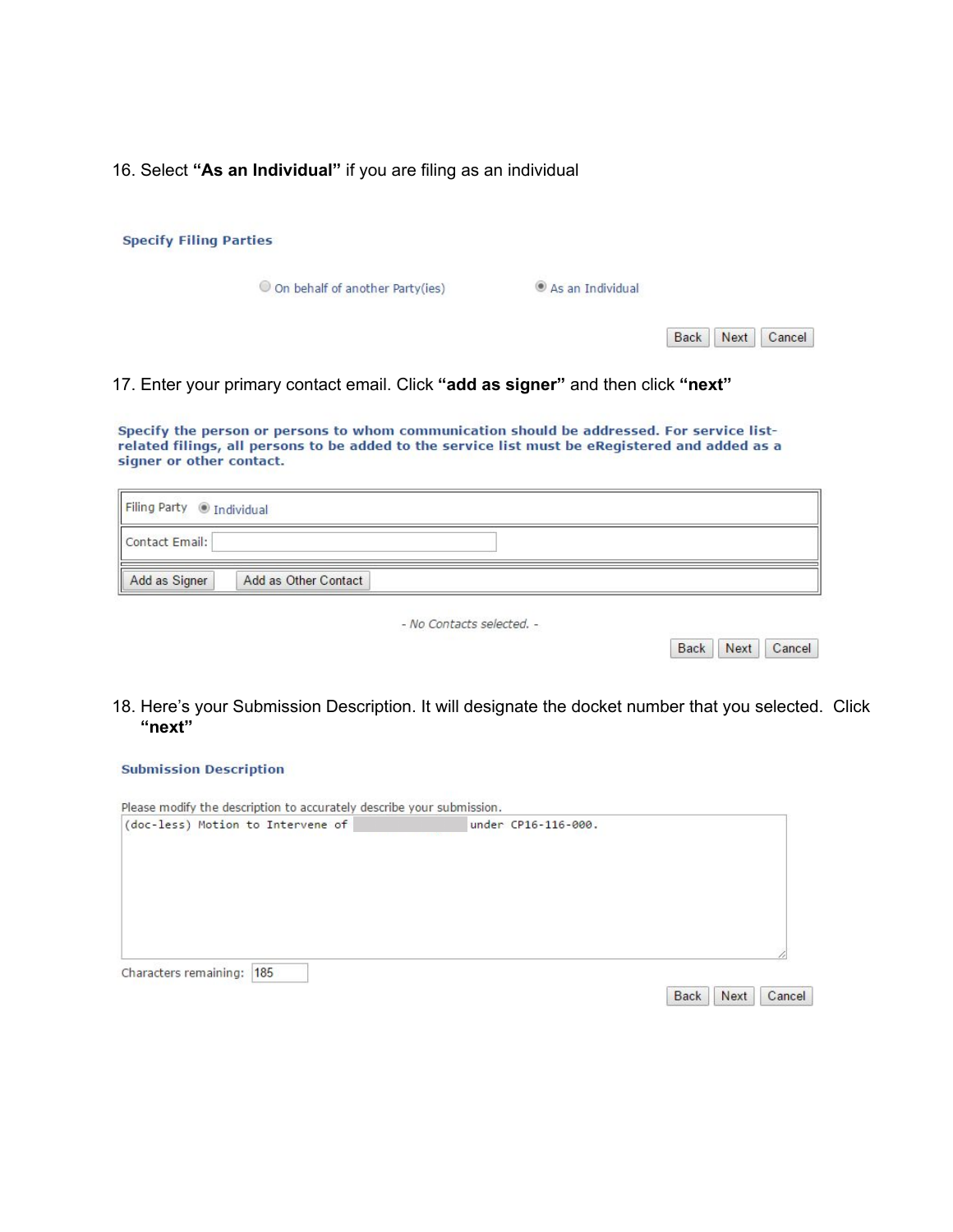### 19. Here is the Summary of your Motion to Intervene. Click **"Submit"**

| <b>Summary</b> |
|----------------|
|----------------|

| Submission<br>Description |                            | You must click the Submit button to officially submit filing to FERC.<br>(doc-less) Motion to Intervene of | under CP16-116-000.                                               |             |                                            |        |  |
|---------------------------|----------------------------|------------------------------------------------------------------------------------------------------------|-------------------------------------------------------------------|-------------|--------------------------------------------|--------|--|
| Submission Date           | 4/21/2016 12:38:09 AM      |                                                                                                            |                                                                   |             |                                            |        |  |
| Dockets                   | <b>Docket</b>              |                                                                                                            | <b>Description</b>                                                |             | <b>Applicant/Filer</b>                     |        |  |
|                           | CP16-116-000               |                                                                                                            | Section 3 Application for Authorization for certain<br>facilities |             | <b>Texas LNG Brownsville</b><br><b>LLC</b> |        |  |
| Text                      | On-line/Document-less Text |                                                                                                            |                                                                   |             |                                            |        |  |
| Filing Party/Contacts     | <b>Filing Party</b>        | Signer (Representative)                                                                                    | <b>Other Contacts (Principal)</b>                                 |             |                                            |        |  |
|                           | Individual                 |                                                                                                            |                                                                   |             |                                            |        |  |
|                           |                            |                                                                                                            |                                                                   | <b>Back</b> | Submit                                     | Cancel |  |

# 20. Click **"submission status"** and you will see if your motion to intervene has been approved by FERC.

You have successfully submitted the filing and will receive an eMail confirmation shortly.

Submission Status

Printable Submission Confirmation Receipt

Back to FERCOnline